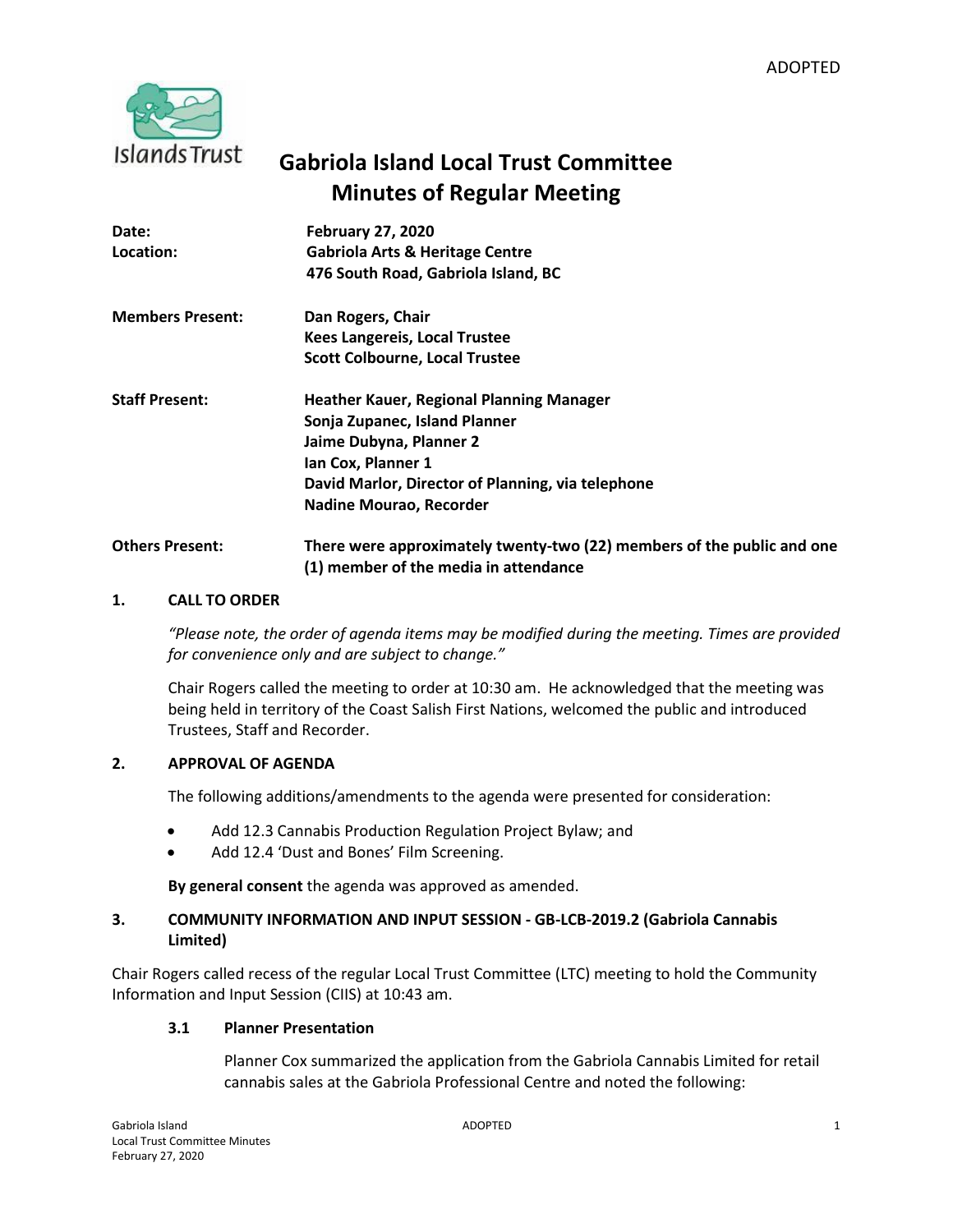- Asked members of the public to comment on considered location, impact to community, views of residents, etc. so that the LTC may gauge support;
- No response or negative response from the LTC to the Liquor and Cannabis Regulation Branch (LCRB) results in no Cannabis Retail Store (CRS) licence granted;
- Received two (2) official written submissions in response to public notification process, one (1) in support and (1) not in support.

# **3.2 Questions - Answers and Public Input**

The following comments were noted:

- The proponent noted that no minors will be allowed in the store and merchandise is safety sealed;
- A member of the public supported the application and encouraged revenue from taxation;
- A member of the public opposed the retail sales of marijuana in Canada; and
- Two (2) members of the public noted that elementary school children are not allowed off of school grounds until pick-up time without a note, the proximity to the school is not of concern.

Chair Rogers reconvened the regular LTC meeting at 10:57 am.

## **4. REPORTS**

## **4.1 Trustee Reports**

Trustee Colbourne reported his attendance at the following meetings and events:

- Oceans Protections Plan dialogue in Vancouver with Transport Canada;
- Trust Programs (TP) meeting;
- Financial Planning Committee (FPC) meeting;
- Regional District of Nanaimo (RDN) Board meeting; and
- March 8, 2020 Gabriola Talks event about climate crisis, food security, transportation, and waste and consumption at the Community Hall.

Trustee Langereis reported his attendance at the following meetings and events:

- TP meeting; and
- Local Planning Committee (LPC) meeting.

#### **4.2 Chair's Report**

Chair Rogers reported the following:

- Attended meetings with the Coast Guard regarding developing comprehensive oil spill response plan for Vancouver harbour, Juan de Fuca, and Georgia Strait areas;
- Trust Council (TC) meeting on Salt Spring; and
- Executive Committee (EC) approved grant out of History, Heritage and Conservation Grants-in-aid fund for 'Dust and Bones' film to show on Gabriola, Denman, and Hornby islands.

#### **4.3 Electoral Area Director's Report**

Received.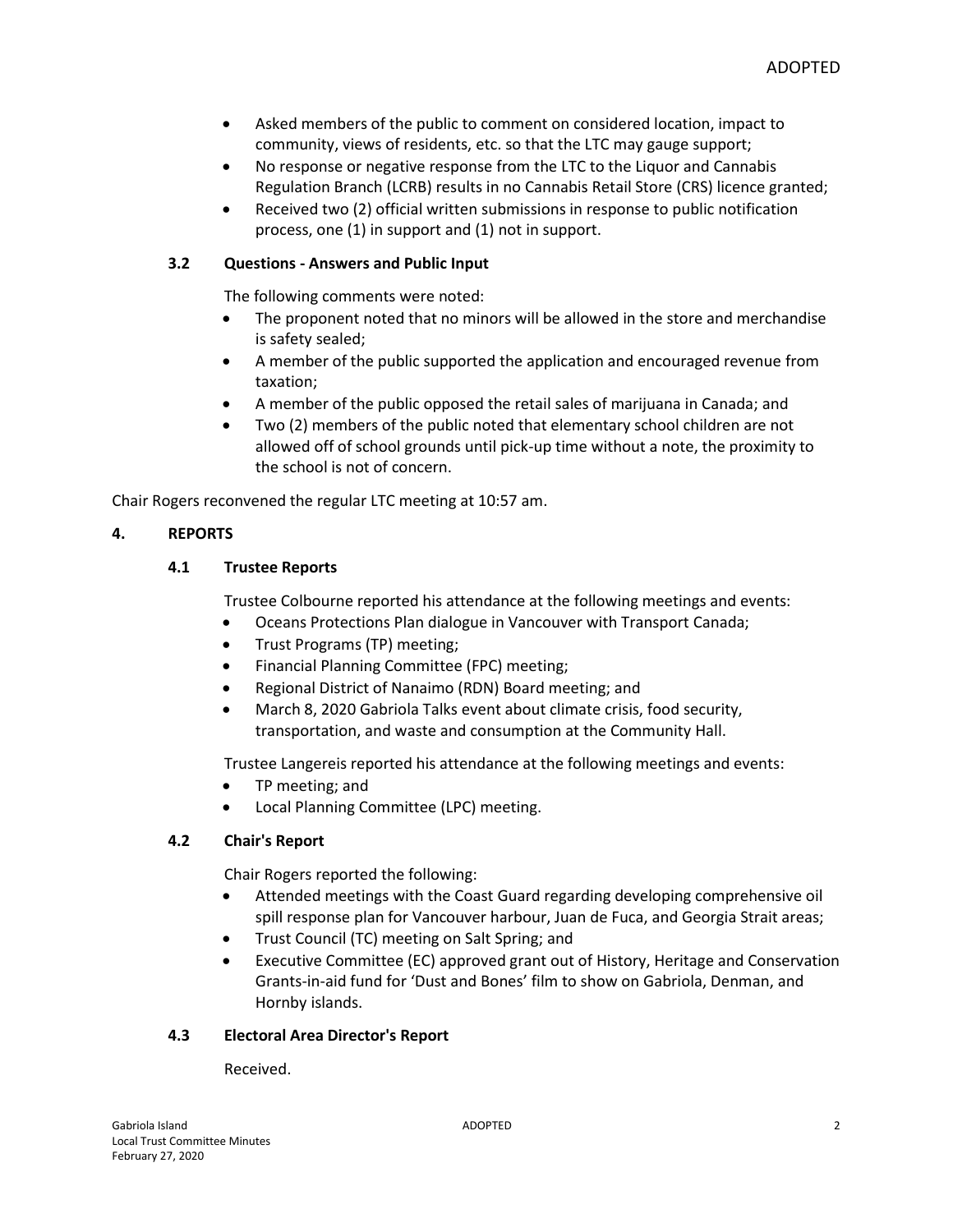## **4.4 First Nation Reports**

The following was noted:

- Trustee Langereis noted he is reading a legal book on the subject of First Nations; and
- Trustee Colbourne is in discussions with Snuneymuxw and Lisa Wilcox, Senior Intergovernmental Policy Advisor regarding a community request for ceremony to mark the plane crash site on Gabriola.

# **5. TOWN HALL**

Members of public expressed support of the proposed Telus antennae on Gabriola due to no cellular coverage on DeCourcy Island for emergency services as there are no land lines, and did not support the proposed protocol for antennae systems.

Member of the public noted that DeCourcy initiated the conversations with Telus and asked the LTC to proceed with removing obstacles to Telus application.

Member of the public supported the electronic signage at Descanso Bay ferry terminal.

Members of the public expressed support of micro production and cultivation of Cannabis.

Member of the public expressed support for application GB-LCB-2019.2 and the proposed cannabis retail sales location.

Member of the public asked the LTC to table application GB-DP-2019.4 (Ritchie) to a future meeting in order to, include "Ditch 1" in the Development Permit (DP) area, do an environmental review of "Ditch 1", and noted errors in the current assessment report. They also asked that their letter dated February 27, 2020 be included in the Staff Report.

Member of the public noted that the Environmental Report included in the Staff Report for GB-DP-2019.4 (Ritchie) was flawed as the property was assessed in July, when water courses are at lowest flow. They also suggested that LTC consider a sensible management plan for Castell Brook.

#### **6. MINUTES**

# **6.1 Local Trust Committee Minutes dated January 23, 2020 – for adoption**

The following amendments to the minutes of January 23, 2020 were presented for consideration:

- Page 4, 6.2 Communication Towers,  $3<sup>rd</sup>$  bullet, says co-location of technology, remove "of" and replace with "and";
- Page 4, 6.2 Communication Towers,  $4<sup>th</sup>$  bullet, remove all words after "Model Strategy" and replace with "to consider local considerations";
- Page 6, 7.2 BC Ferries,  $1^{st}$  bullet, replace "retaining wall will exceed the 9' limit" with "whether the retaining wall exceeded the 9' limit in the Land Use Bylaw."
- Page 10, 9.1 Gabriola Housing Society add "potential" before "conflict of interest" then at the end of the sentence "awaiting advice regarding any future actions";

**By general consent** the minutes were adopted as amended.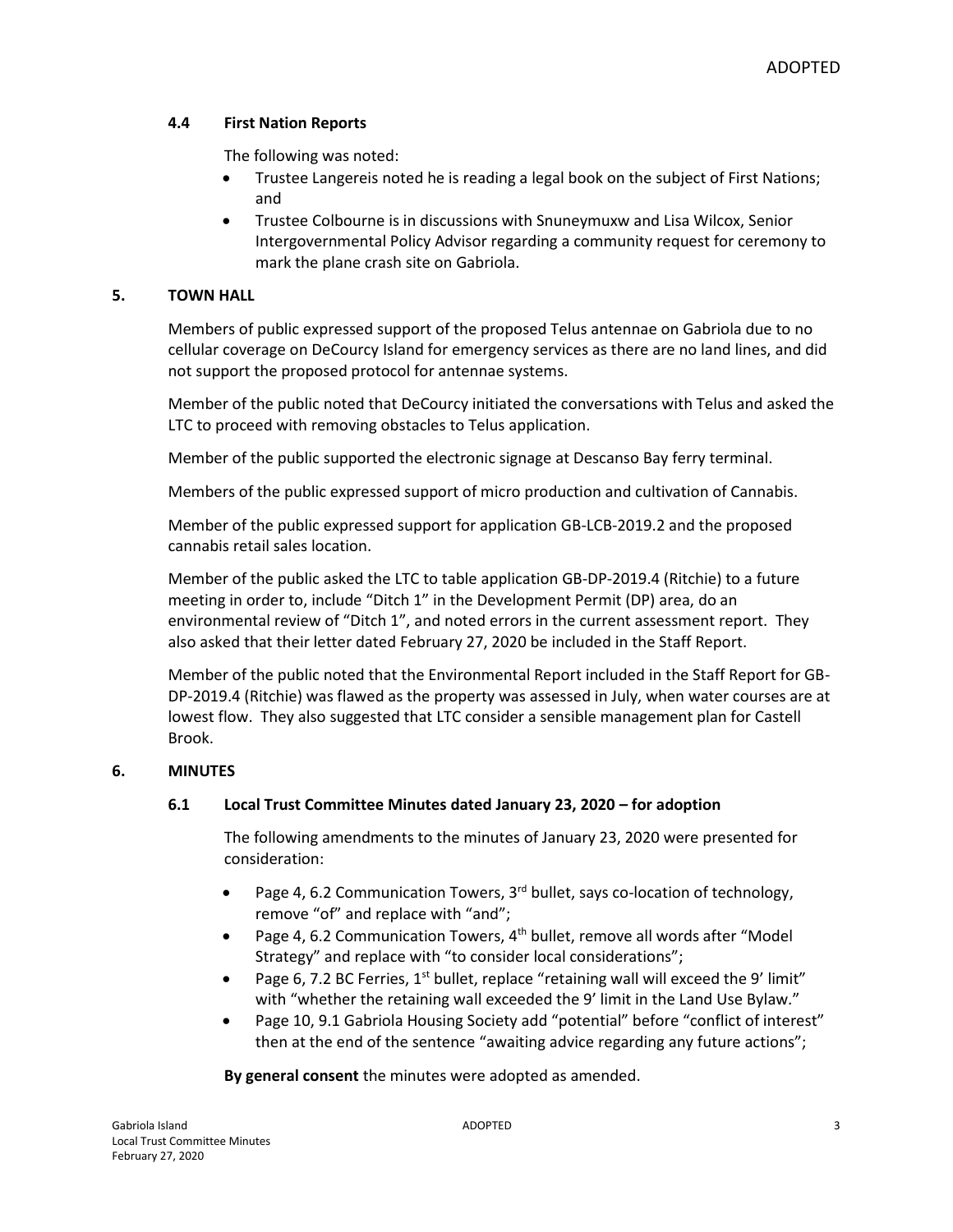# **6.2 Section 26 Resolutions-Without-Meeting Report dated February 19, 2020**

Received.

**6.3 Housing Advisory Planning Commission Minutes dated February 5, 2020 - for receipt** Received.

# **7. BUSINESS ARISING FROM MINUTES**

## **7.1 Follow-up Action List dated February 18, 2020**

Trustees requested they are copied on the letter from the Chair regarding adopting the Standing Resolution on First Nations.

**By general** consent the meeting was recessed at 11:58 am and reconvened at 12:02 pm.

# **7.2 Motion to Adopt Gabriola Island Protocol for Antenna Systems - Trustee Langereis - Report**

Trustee Langereis provided an overview of the report which asked the LTC to consider replacing the Model Strategy for Antennae Systems with a Gabriola Island Protocol for Antennae Systems that reflected local considerations.

Discussion ensued and the following was noted by Trustees:

- Suggested referring report to the Advisory Planning Commission (APC) with specific input focus on the differences/similarities in community consultation process in Model Strategy and Protocol for Antennae Systems;
- Interested in further public consultation and community input;
- Favoured the current Model Strategy for Antennae Systems;
- Concerned about Staff time to run community consultation process without compensation from the applicant;
- Suggested adding to Projects List; and
- Suggested re-adoption of the 2010 Standing Resolution with added clarity for definition of "equipment upgrades".

David Marlor, Director of Planning noted the following:

- Federal Government interested in standardized approach to antennae systems across local governments;
- Amendments may be made to Model Strategy; and
- Staff have not had the opportunity to analyse implication of replacing Model Strategy with Protocol, would need to have this added as a Project.

#### **GB-2020-016**

# **It was MOVED and SECONDED**

that Gabriola Island Local Trust Committee rescind the Model Strategy for Antenna systems adopted by the Gabriola Island Local Trust Committee at the January 23, 2020 Local Trust Committee meeting.

> **DEFEATED Chair Rogers Opposed Trustee Scott Opposed**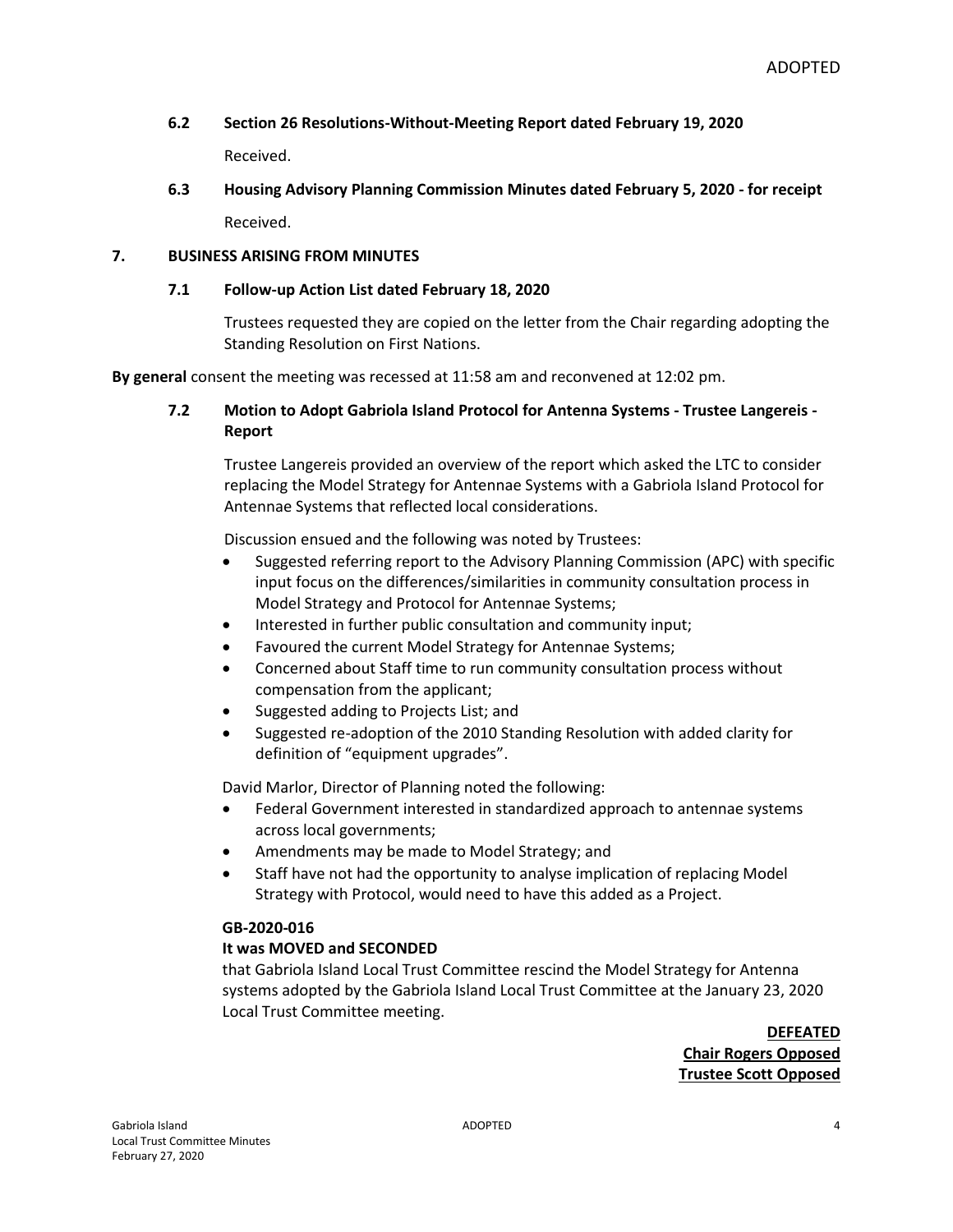## **GB-2020-017**

## **It was MOVED and SECONDED**

that Gabriola Island Local Trust Committee refer the Gabriola Island Protocol for Antennae report dated February 27, 2020 to the Gabriola Island Advisory Planning Commission, for comment.

#### **CARRIED**

#### **GB-2020-018**

# **It was MOVED and SECONDED**

that Gabriola Island Local Trust Committee request Staff to add the Antennae Siting Protocol to the Projects List.

#### **CARRIED**

**By general** consent the meeting was recessed at 12:52 pm and reconvened at 1:12 pm.

## **8. APPLICATIONS AND REFERRALS**

## **8.1 GB-LCB-2019.2 (Gabriola Cannabis Limited) - for decision**

Planner Cox drafted two resolutions regarding LTC response letter to the LCRB for application.

Trustees noted the following key points:

- Two (2) written submissions received (one in favour of application, one opposed) and members of the public in town hall majority in favour; and
- Requested a copy of the response letter to the LCRB and the response from the LCRB to the LTC.

# **GB-2020-019**

# **It was MOVED and SECONDED**

that Gabriola Island Local Trust Committee directs staff to send a response to the Liquor and Cannabis Regulation Branch regarding the Non-Medical Cannabis Retail Store application for Unit 11 – 590 North Road, Gabriola Island, that states:

- a. The proposed location of the non-medical cannabis retail store is considered to be suitable.
- b. The potential general impacts on the community if the application is approved would be minimal.
- c. A notice of the application was delivered by mail to residents and owners within 500 metres of the subject property, posted to the Gabriola Local Trust Committee webpage, and a notice of the application and Community Information and Input Session was published in the Gabriola Sounder newspaper. Residents were invited to provide written submissions or attend a Community Information and Input Session. Written input was considered by the Local Trust Committee.
- d. A Community Information and Input Session was held on February 27, 2020 to gather residents' views about the application.
- e. The residents' views were generally supportive of the application.
- f. The Local Trust Committee agrees with the residents' views that the application should be supported.
- g. The Local Trust Committee recommends that the application be approved.

#### **CARRIED**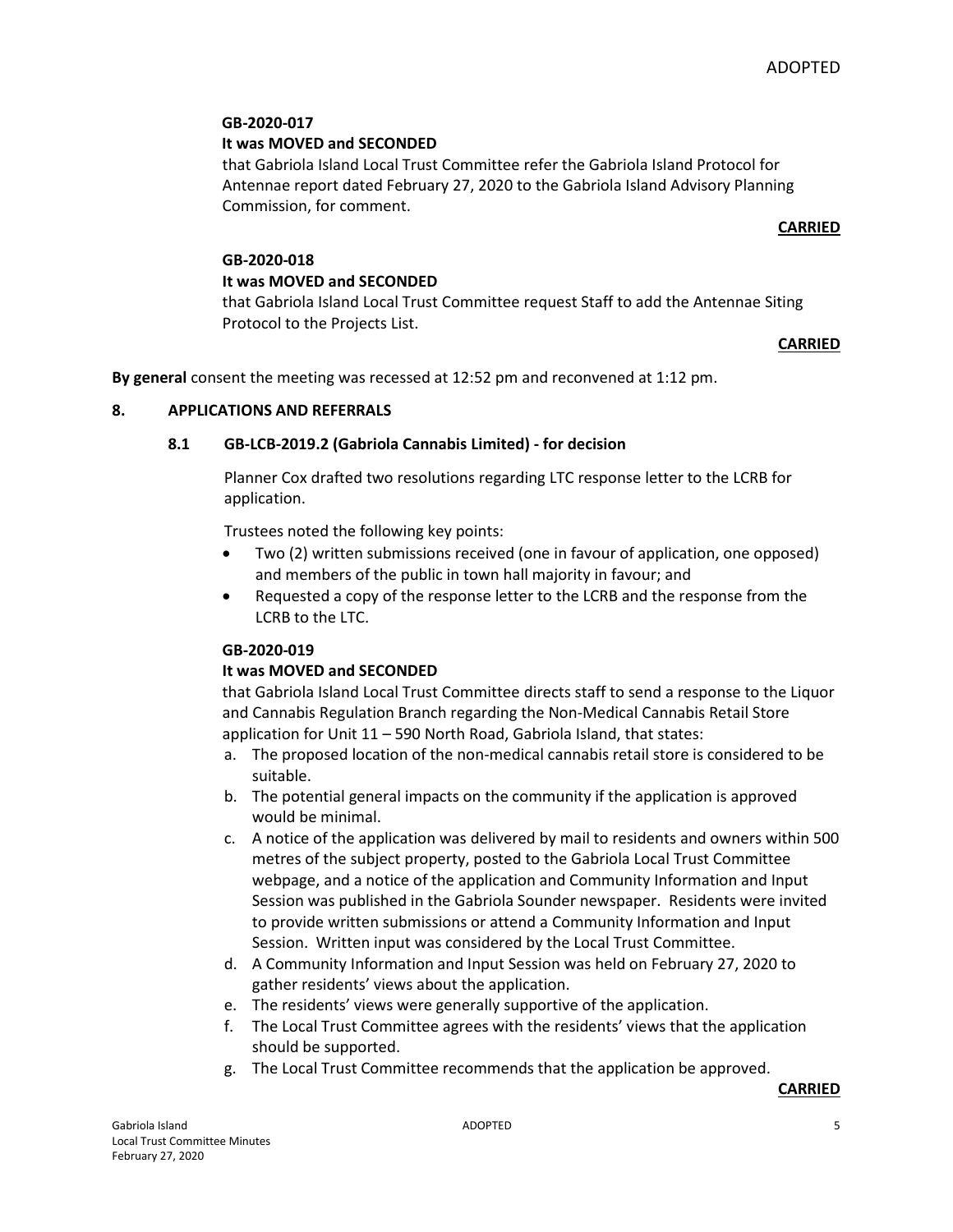# **GB-2020-020**

# **It was MOVED and SECONDED**

that Gabriola Island Local Trust Committee directs staff to include a record of the Community Information and Input Session with the response to the Liquor and Cannabis Regulation Branch regarding the Non-Medical Cannabis Retail Store application for Unit 11 – 590 North Road, Gabriola Island.

## **CARRIED**

## **8.2 GB-DP-2019.4 (Ritchie) - Staff Report**

Planner Dubyna asked the LTC to consider a DP application for the completed vegetation clearing, construction of an access driveway and installation of a culvert located within Development Permit Area No. 3 (DP-3) – Riparian Area and noted:

- Distributed a revised site plan and copy of an email from the public;
- Will replace Schedule A in Staff Report with revised site plan;
- A Qualified Environmental Professional (QEP) report can identify flow and riparian area whether or not water is present at the site; and
- Did not recommend monitoring of maintenance for revegetation as the area will be planted with grass seed.

Discussion ensued and the following was noted by Trustees:

- Interested in maintenance of revegetation area; and
- Asked for clarity on why driveway was not originally completed to provincial standards.

The Applicant, Dominique Ritchie, noted the following:

 Excavation company put in driveway and culvert originally, was going to come back to finish driveway widening, however, the site was shut down.

#### **GB-2020-021**

#### **It was MOVED and SECONDED**

that the Gabriola Island Local Trust Committee approve issuance of Development Permit GB-DP-2019.4 (Ritchie) as amended, for LOT 12, SECTION 18, GABRIOLA ISLAND, NANAIMO DISTRICT, PLAN 22207 (PID 003-347-516).

#### **CARRIED**

# **9. LOCAL TRUST COMMITTEE PROJECTS**

#### **9.1 Housing Options and Impacts Review Project - Staff Report**

Planner Zupanec provided an overview of the report which presented recommended edits to the Draft Engagement Strategy, the Project Charter and detailed projected budget expenditures for LTC endorsement in order to advance the housing project and noted the following:

 Requested consideration of a drafted letter to the Director of Local Planning Services, the LPC of the Islands Trust and Islands Trust Council, to prioritize resourcing of the Gabriola Housing Options and Impacts Review Project over other islands' Official Community Plan (OCP) and Land Use Bylaw (LUB) reviews; and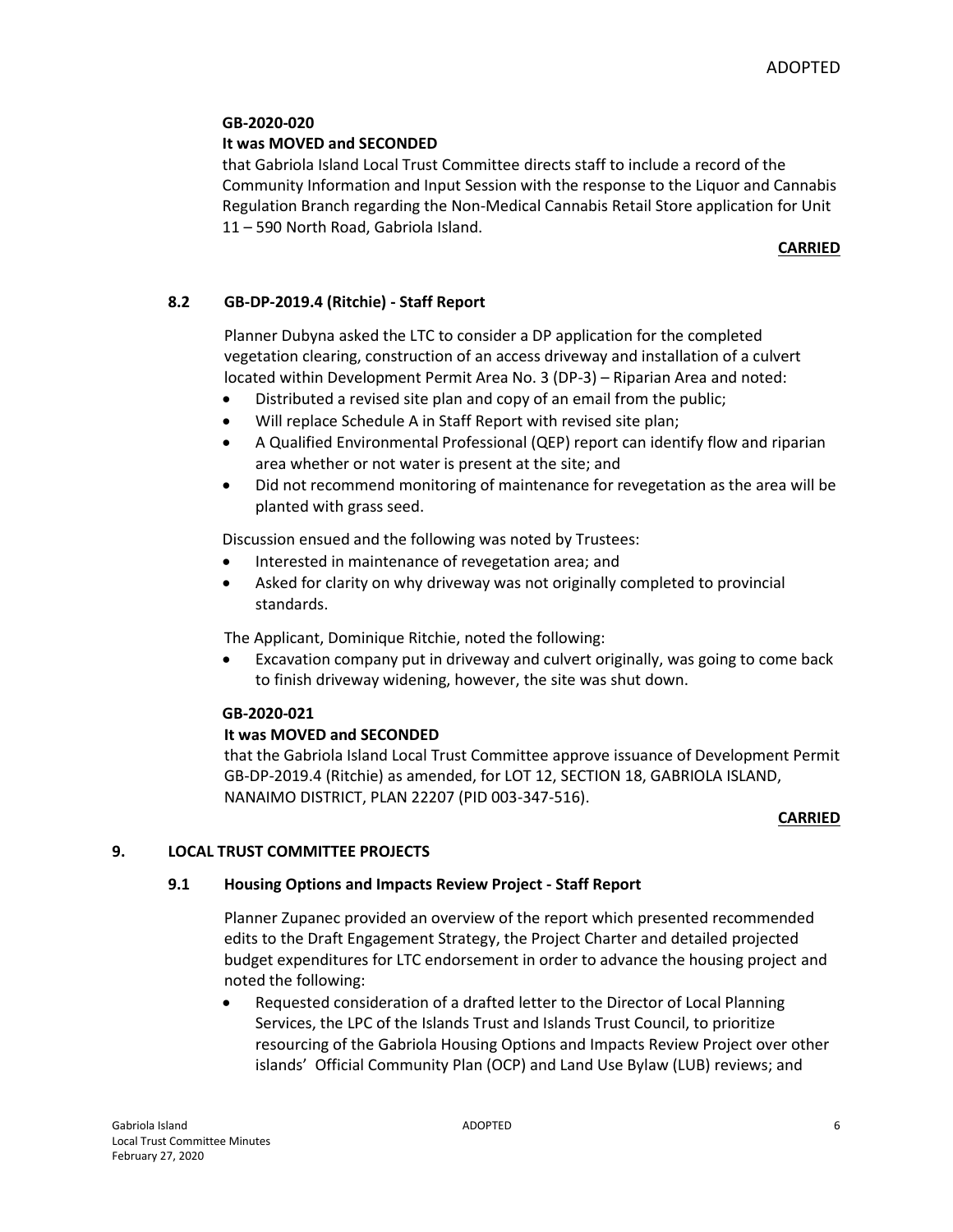The essential development of a groundwater sustainability plan building on recent work by the Regional District of Nanaimo water balance model is a large portion of the budget request.

The following was noted by Trustees:

- Ill at ease with the proposed drafted letter as the request would prioritize this project above all other LTCs in the area;
- Chair Rogers explained the Local Trust Committee Reserve Fund budgeting process;
- Requested addition to the "Role of the Housing Advisory Planning Commission (HAPC)" portion of the engagement strategy on Page 94, that they are holding a seat on the HAPC for the Snuneymuxw First Nations;
- Trustee Langereis to send engagement strategy wording to Staff; and
- Requested results from the Southern Islands Trust Groundwater Project.

#### **GB-2020-022**

#### **It was MOVED and SECONDED**

that the Gabriola Island Local Trust Committee:

- a) Endorse the "February 2020 Engagement Strategy" text as amended; and
- b) Request Staff to post the Engagement Strategy to the project website once amended.

#### **CARRIED Trustee Langereis Abstained**

#### **GB-2020-023**

#### **It was MOVED and SECONDED**

that the Gabriola Island Local Trust Committee endorse the amended "Housing Options and Impacts Review Project Charter - Version 4" dated February 2020.

## **CARRIED Trustee Langereis Opposed**

#### **GB-2020-024**

#### **It was MOVED and SECONDED**

that the Gabriola Island Local Trust Committee request Staff to prepare a revised work plan and updated budget for the Housing Options and Impacts Review Project, and request funding confirmation for \$24,000 from the Director of Administrative Services for the 2020-2021 fiscal year and a projected \$12,000 for the 2021-2022 fiscal year to complete the project deliverables as presented in the Project Charter.

> **CARRIED Trustee Langereis Opposed**

#### **10. DELEGATIONS - none**

#### **11. CORRESPONDENCE**

*(Correspondence received concerning current applications or projects is posted to the LTC webpage)*

#### **12. NEW BUSINESS**

#### **12.1 Guidelines for Public Participation During Local Trust Committee Meetings - (see copy of Gambier Island Local Trust Committee Guidelines) - for discussion**

Deferred.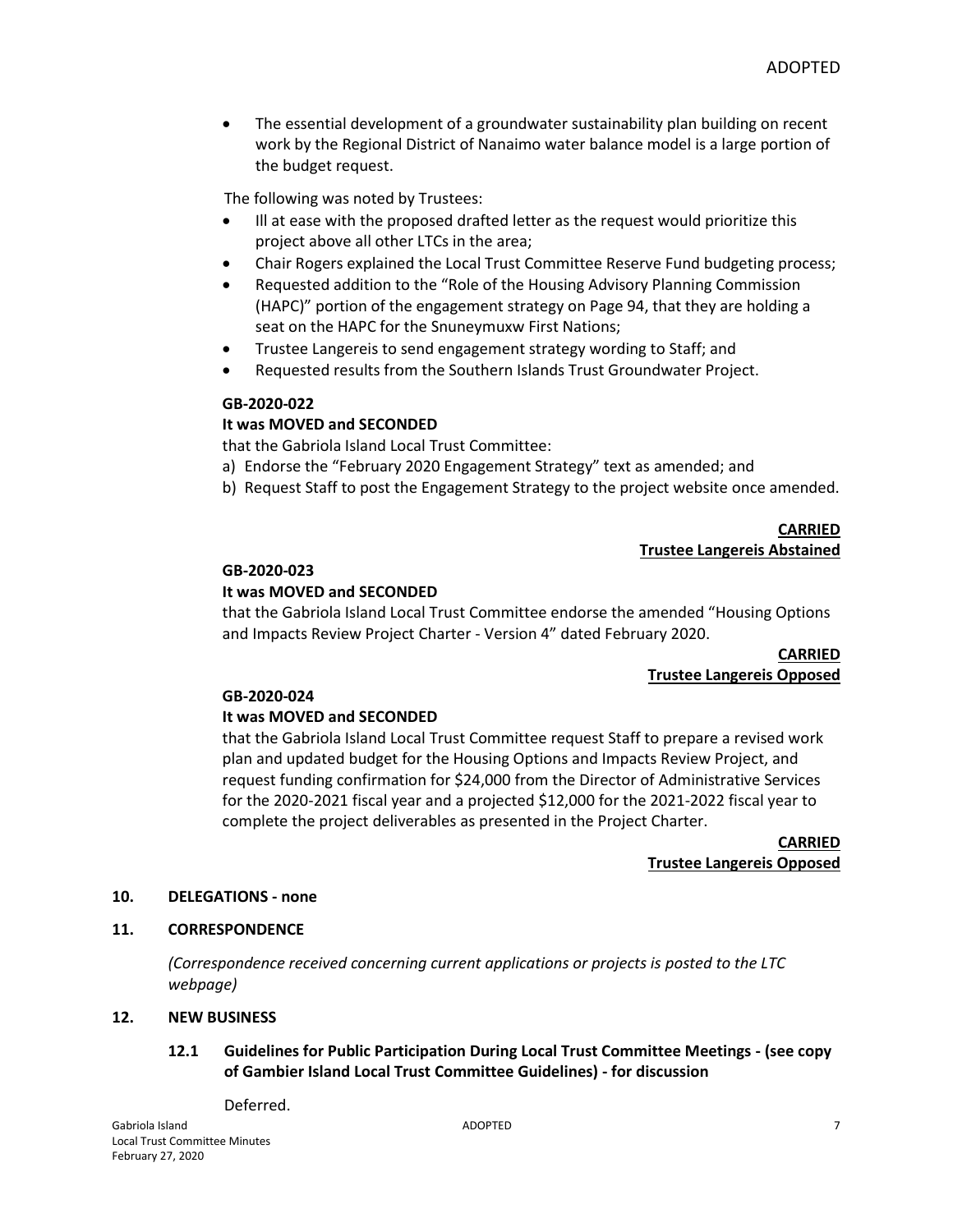## **12.2 Gabriola Land and Trails Trust (GaLTT) Request for Letter of Support - for decision**

#### **GB-2020-025**

## **It was MOVED and SECONDED**

that Gabriola Island Local Trust Committee supports Gabriola Land and Trails Trust's plans to launch Gabriola Nature Stewards program.

#### **CARRIED**

#### **12.3 Cannabis Production Regulation Project Bylaw**

Trustees would like Cannabis Production Regulation project to be added to next agenda and referred to the APC.

#### **12.4 'Dust and Bones' Film Screening.**

#### **GB-2020-026**

#### **It was MOVED and SECONDED**

that Gabriola Island Local Trust Committee approve plan to hold a screening of the film 'Dust and Bones' for First Nations relationship building.

**CARRIED**

#### **13. REPORTS**

- **13.1 Climate Change Action Update - none**
- **13.2 First Nations Relationship Building - none**
- **13.3 Trust Conservancy Report - none**
- **13.4 Applications Report dated February 18, 2020** Received.

**13.5 Trustee and Local Expense Report dated December, 2020**

Received.

**13.6 Adopted Policies and Standing Resolutions**

Received.

**13.7 Local Trust Committee Webpage**

No updates requested.

#### **14. WORK PROGRAM**

#### **14.1 Top Priorities Report dated February 18, 2020**

Received

#### **14.2 Projects List Report dated February 18, 2020**

Cannabis Production to come back at next LTC meeting.

# **15. CLOSED MEETING - none**